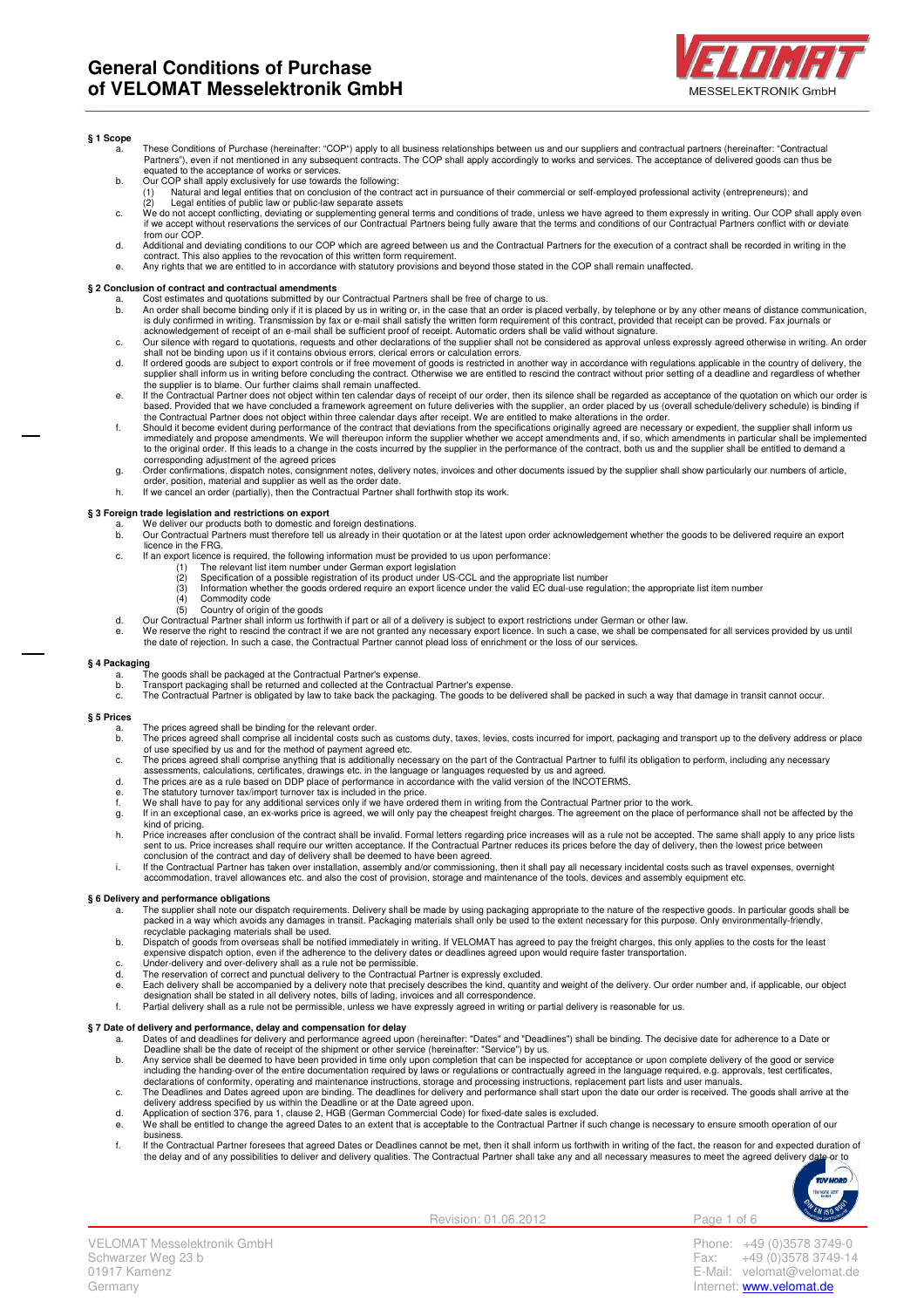

cause just a slight delay. The obligation to meet the agreed Dates shall not be affected. If the Contractual Partner is responsible for a delay, we shall be entitled to demand a<br>contractual penalty of 1% of the total order Code) is excluded. The contractual penalty shall be imposed no later than with the final payment. Our further claims shall not be affected. Our claim for delivery shall not expire<br>until the supplier pays compensation at ou compensation to which we are entitled due to the delayed delivery or performance.

- In the case of delayed performance, the Contractual Partner shall also bear the cost of any necessary expedited transport of the goods to us and from us to our customers. h. Force majeure, industrial action, disruption of operations through no fault of the Contractual Partner, unrest, measures by the authorities and other unavoidable events shall<br>release the Contractual Partner of its oblig the necessary information without delay within the bounds of what is reasonable and to adjust in good faith its obligations to the changed conditions. We shall be released from the obligation to accept the deliveries or services in whole or in part and in so far be entitled to rescind the contract if due to the delay caused by the circumstances specified the obligation to accept the deliveries or
- above we can no longer use the deliveries or services taking account of commercial aspects.<br>We shall be entitled to rescind the contract without fixing a time limit if the Contractual Partner becomes finally unable to prov
- partial delivery.<br>j. Deliveries made before the Date agreed upon shall only be permissible with our prior written consent. If a delivery is made earlier than agreed, we shall be entitled to return the delivery at the Contractual Partner's expense or store the goods at the Contractual Partner's expense and risk. In the case of early delivery, we reserve the right to make
- payment only on the agreed due date.<br>If our Contractual Partner is responsible for a delay, we shall be entitled to claim damages instead of performance or to have the delivery or service provided by a third party at<br>the C employed by us to provide the service owed shall be deemed to be vicarious agents of the Contractual Partner.

## **§ 8 Acceptance and rejection**

- 
- a. We will only accept deliveries if delivery notes and shipping documents are complete and in proper form.<br>b. Delivery notes must be complete, i.e. specify the order/order item with article numbers, the place to which del total delivery and when the delivery was made or the department that has placed the order. Goods which are delivered in parcels must be accompanied by a delivery note in a closed envelope.
- c. We shall be entitled to refuse acceptance of shipments if we have not received proper shipping documents on the day of receipt, in particular if our order designation or article<br>numbers are not or incompletely specified the Contractual Partner.
- d. If deliveries are not made within the timeframe agreed by day and hour, a violation of the client's obligation to accept cannot be derived from this. The client shall not be obligated to immediately accept deliveries that are made earlier than agreed. The Contractual Partner shall be liable for all damage, costs, stallage etc. that are incurred due to non-compliance with these provisions.
- e. With regard to quantities, weights, lengths and dimensions or other delivery and measuring units, the values determined by us upon incoming goods inspection shall be<br>decisive subject to other proof. If differences are f
- incoming goods inspection or by third parties in the case of delivery as instructed to this incoming goods inspection shall be decisive.<br>f. The signing of the Contractual Partner's delivery notes shall not be a statement a of delivery and payment are accepted.
- g. In the case of overdelivery we shall at our choice be entitled to reject the over-delivery, to store the over-delivery at a third party against reimbursement of the costs by the<br>Contractual Partner or to reduce the pric quantity accepted by us which will then be negotiated.
- h. The unloading possibilities of the individual delivery addresses must be observed prior to loading.
- i. Objects necessary to provide a service must be stored on the contractor's premises only in assigned storage areas. The Contractual Partner shall be fully responsible for these objects until the date the risk passes over.

## **§ 9 Documentation and safety data sheets**

- a. Contractually agreed documents shall be handed over to us in paper form in triplicate free of charge no later than upon delivery/acceptance and additionally on an electronic<br>data carrier. The storage and reading format international SI system of units.
- b. In case of delivery of plants and machines, the Contractual Partner shall provide to us a complete technical documentation with a complete replacement and wearing part list<br>consisting at least of the documents specified expense include original operating instructions and maintenance instructions for qualified personnel in German or the agreed language.<br>C. The Contractual Partner as producer or importer shall provide a manufacturer's decla
- Directive and observe the CE marking requirements. d. The Contractual Partner shall guarantee and document that the goods delivered comply with the relevant accident prevention and occupational health and safety regulations
- and the recognised rules of occupational medicine and safety engineering of the country of the Contractual Partner, the Federal Republic of Germany and the country of<br>intended use. In particular, the Contractual Partner sh
- e. The Contractual Partner shall be obligated to send us a safety data sheet in accordance with the German Ordinance on Hazardous Substances prior to delivery if the materials
- ordered contain substance for which a safety data sheet must be drawn up.<br>If the documentation is not available without faults or not in time together with the goods delivery or at the agreed time, then we shall deem the o

## **§ 10 Passage of risk and property acquisition**

- 
- 
- The Contractual Partner shall bear the risk of any deterioration including shipping including the risk of accidental loss of the goods until acceptance of the goods by us or<br>our representative at the place to which the
- agreed in the original order or if we ship the goods for our account.
- e. If the supplier is obliged to carry out installation or assembly of the goods, then risk shall not be passed to VELOMAT until the goods are commissioned.

#### **§ 11 Hazardous substances**

- a. The supplier shall observe German Ordinance on Hazardous Substances (GefStoffV) when delivering the goods. In particular, the supplier shall package and mark the
- respective goods accordingly and expressly refer to hazardous substances in the delivery note.<br>b. The supplier shall comply with the directives of the European Parliament and the June 2011–2011/65/EU on the Restricti Electric and Electronic Equipment Act (ElektroG), and shall mark the packaging of the goods accordingly. The supplier shall confirm RoHS-conformity by stating "RoHS-
- konform/RoHS-compliant" on the delivery note.<br>c. In the case of any violation of obligations under clause 11. a. or b., we shall be entitled to refuse acceptance of goods and rescind the contract without prior setting of a

## **§ 12 Quality assurance agreements, acceptance criteria, quality assurance of the Contractual Partner**

- a. The quality assurance agreement and the acceptance criteria shall be contractually agreed with our Contractual Partners at the beginning of a business relationship and shall<br>be binding to our Contractual Partners. They
- in follow-up contracts. Clause 12. b. shall apply by analogy to amendments.<br>b. We will inform our Contractual Partner of any change of the quality assurance guidelines and acceptance criteria. If our Contractual Partner do
- versions of the quality assurance agreements and acceptance criteria within 4 weeks, then they shall upon expiry of the four-week period be deemed to have been approved of<br>by the Contractual Partner. We will especially poi shall be archived for a period of not less than 10 years.



Revision: 01.06.2012 Page 2 of 6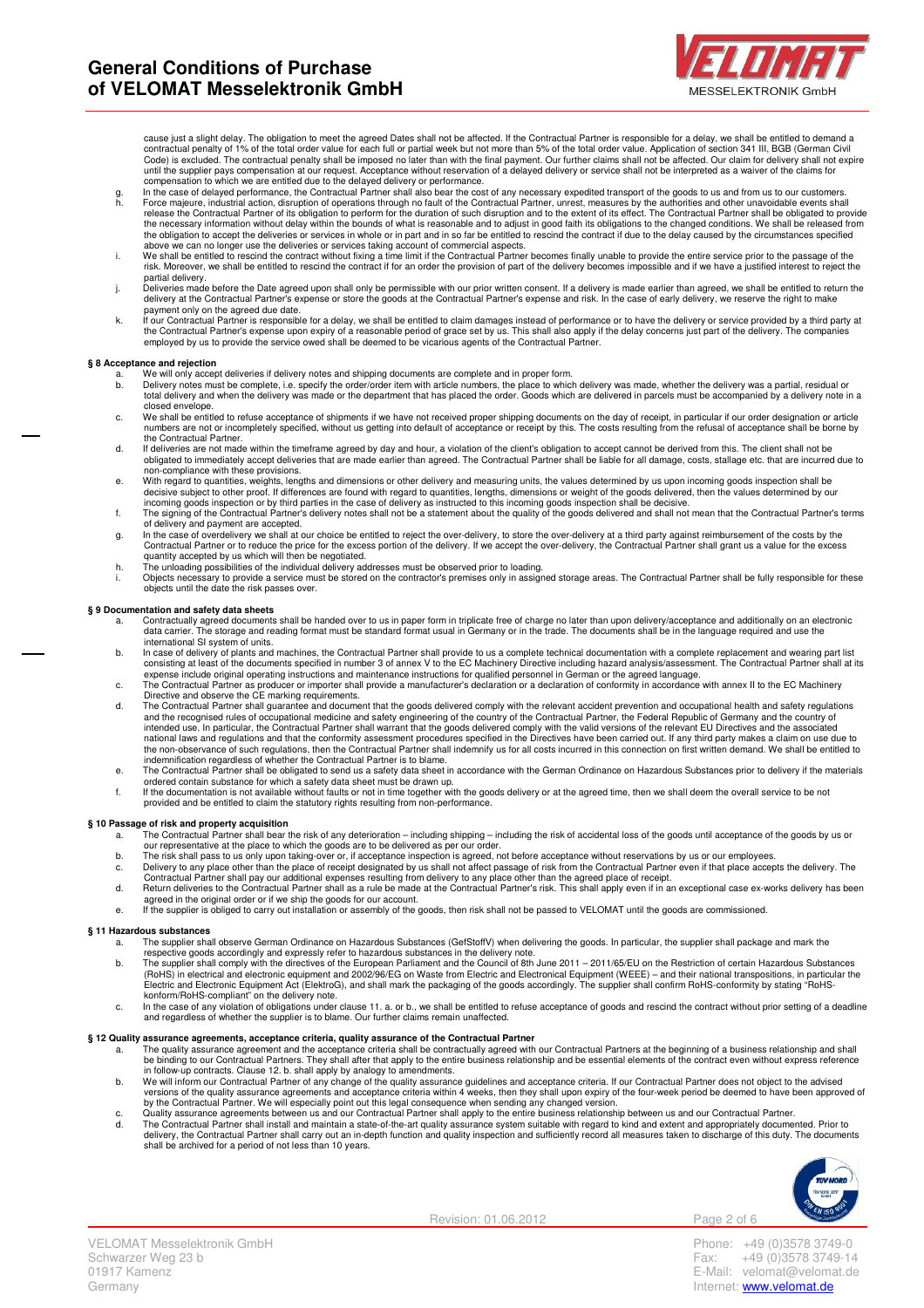

e. The Contractual Partner hereby expressly consents to enable quality audits by us at any time and without prior notice in order to assess the effectiveness of its quality<br>assurance system. The Contractual Partner shall, and documents relevant to the delivery. This shall to the same extent apply to environmental management audits.

#### **§ 13 Guarantees**

- a. The Contractual Partner represents and warrants that any and all deliveries and services will be state of the art, comply with the relevant legal regulations and the valid<br>regulations and guidelines of authorities, prof state-of-the-art recycling technologies.
- b. The Contractual Partner represents and warrants that any and all deliveries and services will comply with the latest accident prevention regulations of our employers' liability<br>insurance association applicable to the ob
	- -
		- (2) EC Low-voltage Directive 73/23/EWG (3) EC Electromagnetic Compatibility Directive 89/336/EWG
		-
		- (4) EC Measuring Instruments Directive (MID) 2004/22/EG (5) Electric equipment of machines EN 60204/VDE 0113, part 1
	-
	- (6) Equipment and product safety act, GSG, ProdSG (7) ElektroG (German electric and electronic waste law)
- d. The Contractual Partner represents and warrants that any and all deliveries and services will not be encumbered by third-party rights and that it will be entitled to unrestricted disposal.
- e. Furthermore, the Contractual Partner promises to use materials that are suitable for the purpose and guarantees expert design and construction, correct function and,
- achievement of the agreed ratings under the agreed conditions.<br>f. Where in isolated cases deviations from these provisions (clause 11. a. d.) are necessary, the Contractual Partner shall require our prior written consent obligation shall not be restricted by such consent. If the Contractual Partner has reservations against the kind of design desired by us, then it shall inform us in writing without delay.
- g. The supplier warrants that metallic materials of the goods delivered shall be free from ionizing radiation. This is obtained if the total amount of specific activity of the metallic<br>materials is considerably lower than

- **§ 14 Warranty**<br>a. We will inform the Contractual Partner in writing without delay about obvious defects of the delivery as soon as they are found in the course of ordinary business. Our notification shall be deemed to have been without delay at any rate if it is made within five working days after receipt of the delivery or service by us. We will inform you of
	- defects detected later that are not obvious within five working days after detection.<br>
	In a delivery is made to a third party directly by the Contractual Partner, then the inspection period shall start on the time the risk
	- incurred due to troubleshooting, dismantling of faulty parts and installation of replacement parts as well as the costs of experts and transportation.
	- d. If deliveries include a large number of identically constructed goods, then we shall merely examine a suitable proportion of the delivered goods for defects. Provided that the<br>goods become unmarketable due to the inspec we can, at our own option, require a separation of the defective items by the supplier or assert claims for defects of the entire delivery. We are obliged to carry out separation ourselves for the supplier's account, provided that the supplier does not start separation forthwith. Where defects require an inspection which goes beyond the usual effort of an
	- incoming goods inspection, the costs of the inspection shall be borne by the supplier.<br>e. We will, insofar as this is feasible in the regular course of business, examine whether the delivery corresponds to the quantity and
	- f. If, due to defects of the goods delivered, a blocking by us becomes necessary, we shall be entitled to charge an administration fee of €250,00 to the supplier, unless the<br>supplier proves that no damage or minor damage
	- g. Defective goods shall be returned at the Contractual Partner's expense and risk. We shall also be entitled to send the goods to the Contractual Partner carriage forward after<br>setting of a deadline. Substitute delivery s by the Contractual Partner.
	- h. Defects that can be detected only during processing or machining of the goods or when they are used shall additionally entitle us to have the expenses incurred uselessly
	- reimbursed by the Contractual Partner. i. If subsequent improvement or substitute delivery are not possible or unsuccessful or if they are delayed or refused beyond a reasonable period of grace set in writing by us, then we shall be entitled to the statutory rights of rescission or diminution. If delivery is not made by the agreed deadlines, then the supplier shall not have right that the<br>recipient takes delivery. Claims for damages a
	-
	- exceptional statutory cases no such period needs to be set, then we shall be entitled to take ourselves or have taken by a third party the necessary measures at the<br>Contractual Partner's expense and risk without prejudice Contractual Partner.
	- l. We shall be entitled to remedy minor defects without prior arrangement, without prejudice to the Contractual Partner's warranty obligation. We shall be entitled to charge the
	- necessary expenses to the Contractual Partner. The same shall apply if unusually great damage is threatening.<br>m. In the cases of clause k we shall also be entitled to demand reimbursement by the Contractual Partner of because our customer could claim reimbursement of the supplementary performance costs from us, in particular the cost of transport, toll, labour and materials.<br>n. The Contractual Partner assigns to us already now – by way
	- goods. We accept the assignment.<br>o. In the event of repeated deliveries of faulty goods we shall be entitled to rescind the contract after a written warning and following another faulty delivery, also with regard to
	- parts of the order not yet completed.
	- p. If data sheets or technical specifications obviously contain mistakes or insufficient information, then the Contractual Partner shall be obligated to point these out to us in writing<br>forthwith prior to the start of prod defects.
	- q. The warranty period shall be 36 months starting from the day the risk passes to us. However, in the case of buildings, work on buildings and objects or materials that are usually used for buildings and that cause their defectiveness, the warranty period shall be six years. In the event of subsequent repair or substitute delivery, the limitation period shall begin to run anew
	- r. On expiry of the limitation period, the supplier is obliged to supply us with all spare parts, accessories and tools required for a further period of ten years. Section 438, BGB, shall not be affected.

- **§ 15 Liability**<br>a. The Contractual Partner shall be liable to us for such damage that occurs due to the defectiveness of the delivery or service or due to a breach of contractual duties of care, custody and information or other contractual accessory obligations or due to non-observance of contractually agreed deadlines (delay) without the need of any other proof than<br>that of objective neglect of duty, the causal c
	- b. If and in so far as the Contractual Partner's liability in accordance with the statutory regulations depends upon its being responsible for the breach of contract, it may release<br>itself from its liability by proving lac as for its own fault. The Contractual Partner cannot release itself from its liability by proving that it has properly selected or supervised the vicarious agents or suppliers.<br>C. If the Contractual Partner is liable in ac
	- d. The Contractual Partner's liability shall comprise any and all damage, in particular profit lost by us and consequential damage due to delivery bottlenecks and production disruptions.

§ 16 Manufacturer's liability and recall<br>a. If and in so far as the Contractual Partner is liable for product damage, non-observance of legal duties to maintain safety or a defect, it shall be obligated to indemnify us fro claims for damages by third parties under domestic or foreign product liability and upon first request in so far as the cause is within its domain and sphere of organization and it is itself liable in its relations to third parties.



Revision: 01.06.2012 Page 3 of 6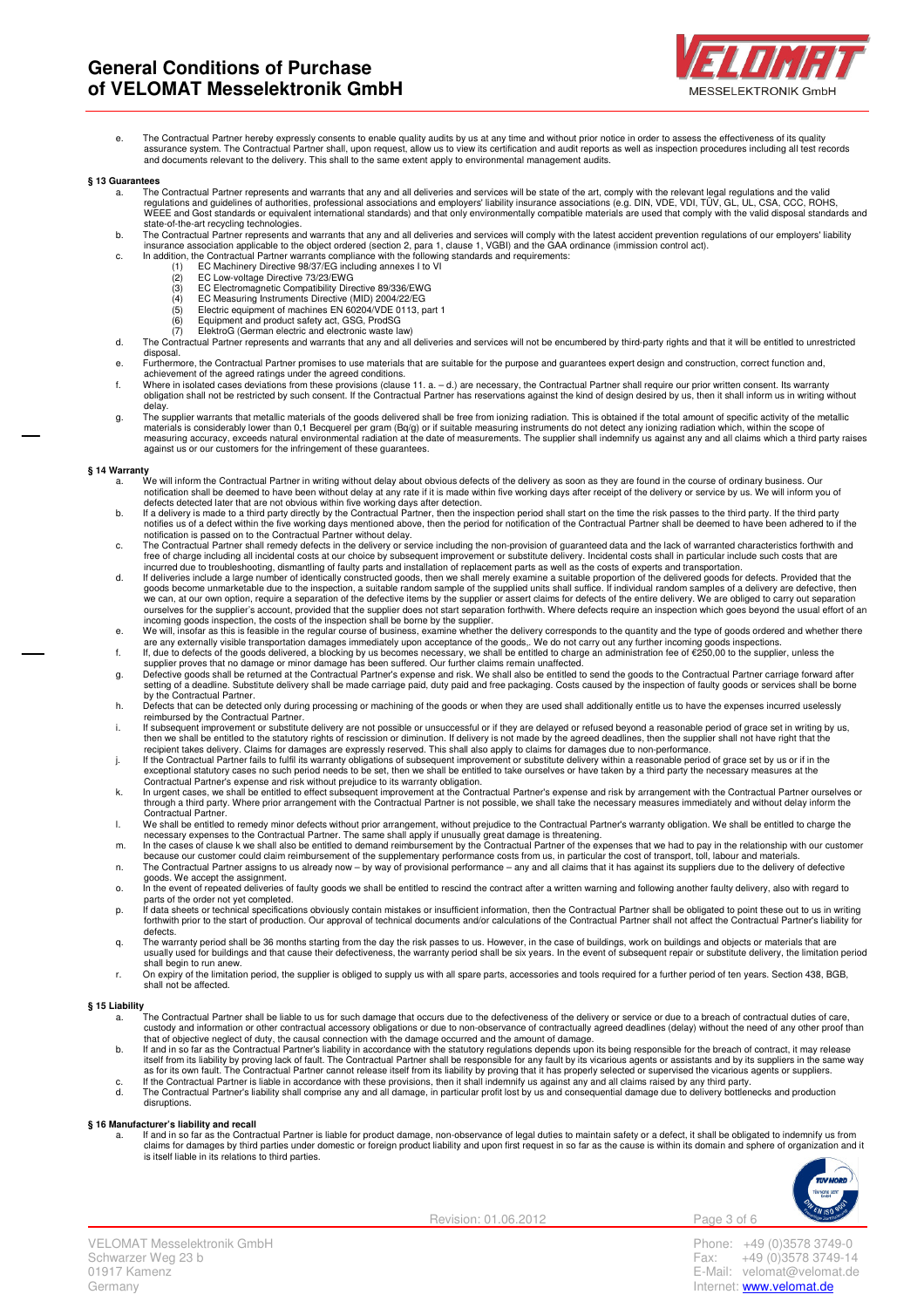

- 
- b. If and in so far as the cause of the damage is within the Contractual Partner's sphere of responsibility, it shall have the burden of proof.<br>c. If due to defects in the contractual goods delivered by the Contractual Par diminished or claims are made on us in any other way, then we reserve the right to have recourse against the Contractual Partner. Our rights due to defects shall not require<br>any setting of a deadline that would otherwise a
- d. If the claimant bases its claim on a product liability act that does not require responsibility by the damaging party (this in particular applies to the product liability acts of the EU<br>.member states), then the Contrac
- Section 5, ProdHG [product liability act], and section 426, BGB, shall apply by analogy.<br>In the context of its liability for damage within the meaning of the above paragraphs, the Contractual Partner shall also be obligate reasonable, we will inform the Contractual Partner about the content and extent of the recall campaign to be carried out and give it an opportunity to make a statement. Other statutory rights shall not be affected.
- f. If and in so far as the Contractual Partner is liable to pay compensation to us, it shall also be obligated to bear the cost of any litigation or recall campaign.

# **§ 17 Liability insurance**

- a. The Contractual Partner undertakes to take out and maintain and prove to us a product liability insurance with the following minimum covers:<br>(1) Per claim for injury to persons €10 million
	-
	- (1) Per claim for injury to persons €10 million (2) Per claim for property damage €10 million (3) Per claim for financial loss €5 million
- b. If the sum insured for any of the types and events of loss is lower than the covers demanded, the Contractual Partner shall be obligated to point this out prior to accepting an
- order or in the case of later changes. c. Further claims for damages to which we are entitled shall not be affected.

#### **§ 18 In-production inspections**

- a. We reserve the right to inspect the quality of the material used by the Contractual Partner, the accuracy of the parts manufactured and observance of other instructions at the
- Contractual Partner's or its suppliers' plant(s) during production and prior to delivery.<br>b. We reserve the right to carry out a final inspection of the delivery item or service at the Contractual Partner's plant by us or

## **§ 19 Shipping and transport insurance**

- a. Forwarding, logistics and warehouse insurance policy (SLVS) shall be prohibited. We only bear insurance costs if we have requested the insurance in writing.<br>b. The information in our orders and delivery schedules shall place of receipt.
- c. Where weighing is necessary, the weight determined by us on the certified scales.<br>d. The legal regulations with regard to transport must be observed, in particular the p
- d. The legal regulations with regard to transport must be observed, in particular the provisions of the law regarding the transport of dangerous goods and the applicable<br>ordinances on hazardous substances including their a

## **§ 20 Origin of goods and proofs under fiscal law**

- a. On a regular basis, at least once per year at the fiscal year change, and without being asked the Contractual Partner shall provide supplier's declarations for goods delivered<br>with or without preference origin for all a
- the document to be issued.
- c. The Contractual Partner shall without delay provide evidence-of-origin documents that we request with all the necessary information and properly signed. The same shall apply<br>to turnover tax evidence in the case of forei
- of exemption with its name issued by the competent tax office. Provision of a copy of the certificate of exemption shall be sufficient.

#### **§ 21 Rights to use software**

- a. We shall be given the irrevocable, exclusive right to use any software or parts of any software developed for us throughout the universe in perpetuity in any way now known or<br>hereafter devised, including the right to mo the paragraphs below.
- b. The Contractual Partner undertakes to deliver to us the manufacturer's documentation without being asked, in particular the source code in a form in which we can read and
- use it if the user software has been developed especially for us.<br>c. Where a contract or amendment to a contract includes software and/or consulting services, the Contractual Partner shall without delay agree with us upon
- specification in which the deliveries and/or services to be provided by the Contractual Partner shall be specified in detail.<br>d. Software shall be handed over to us on usual commercial data carriers in a machine-readable c shall be handed over to us at the latest upon acceptance inspection and must correspond to the program version at the end of the testing phase and the acceptance procedure.<br>The Contractual Partner shall without delay incor
- context of warranty. The Contractual Partner shall without delay and without being asked give us a copy of the updated version.<br>e. Where software is part of the delivery that is not developed especially for us, we sh

#### **§ 22 Licences for deliveries and services**

Where rights of use beyond the provisions of clause 21 are required for a delivery or service, we shall receive them upon passage of the risk. We shall have a right to use the<br>delivery or service throughout the universe in service and to grant simple rights of use to third parties.

- § 23 Industrial property rights, laws, regulations, conditions imposed by the authorities<br>a. The Contractual Partner warrants that no third-party rights are infringed upon by or in connection with its delivery or service.
	- b. Such third-party rights in particular include patents, industrial property right certificates, brands, utility models, registered designs, copyrights, intellectual property rights,<br>statutory regulations and conditions i
	- c. We shall not be obligated to investigate whether the delivery or service provided by the Contractual Partner is subject to third-party industrial property rights.<br>d. Should claims be made on us by a third party with reg
	- party, in particular no settlement, without the consent of our Contractual Partner.<br>e. The Contractual Partner's obligation to indemnify us shall refer to any and all expenses we necessarily incur due to the claim by a thi
	- f. We shall be entitled to obtain, at the Contractual Partner's expense, authorisation from the holder of an industrial property right to deliver, set into operation or use the objects delivered.
	- g. The above claims shall become statute-barred not before the expiry of two months after the time at which we have satisfied the claims made on us due infringement of an<br>industrial property right. This suspension shall en

#### **§ 24 Requirements regarding invoices issued by our Contractual Partners**

- a. For each delivery, a separate invoice as a single copy, separated from the goods delivery, shall be sent to our invoice verification department or, if a different agreement has<br>been made, to the department that has plac
- b. Invoices shall correspond to our order designations and contain our order and article numbers. Invoices which do not comply with our requirements, in particular in the case of<br>missing order numbers or non-observance of commence until a correct invoice has been received.
- 
- 
- c. The Contractual Partner's VAT identification number or the tax number assigned to the Contractual Partner by the competent tax office shall be stated.<br>d. Invoices shall be issued in euros. Invoices in foreign currency s

# **§ 25 Terms of payment and payment**

- 
- a. Invoices are paid by us within 14 days with 3% discount or within 30 days without discount.<br>b. The payment periods that apply to us shall start only upon receipt of the delivery item or provision of the service and the
- "Start of Period"). c. If our Contractual Partner provides the services owed by it before the agreed date, then the payment term shall not start before the contractually agreed date.



Revision: 01.06.2012 Page 4 of 6

Germany **Internet:** www.velomat.de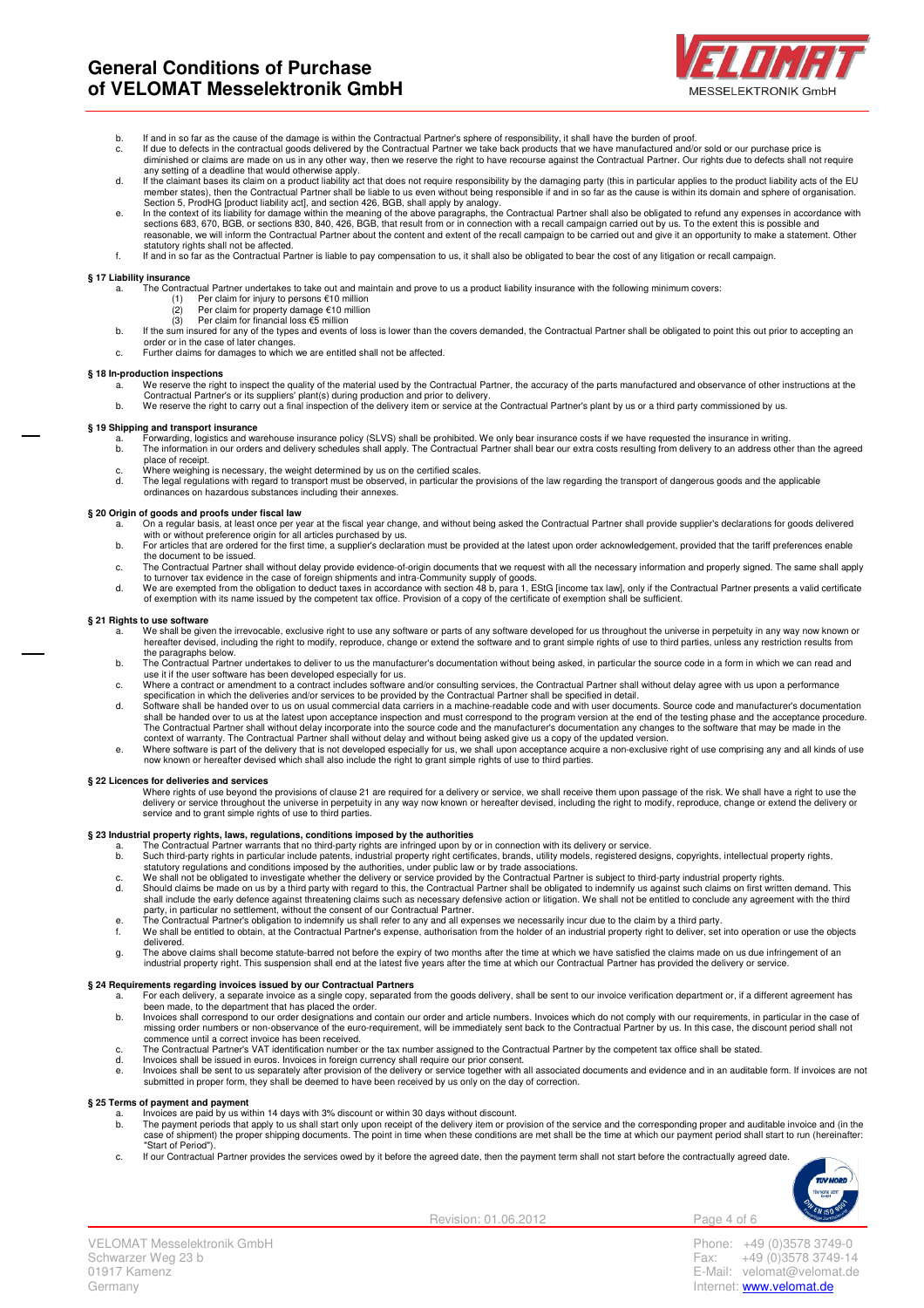

- 
- d. We shall make payments at our choice by means of cash payment, payment by cheque or note, credit transfer, 3-month bill of exchange or set-off against counterclaims.<br>6. Payments shall be deemed to have been made in time
- 
- g. Our payments are made with the reservation of invoice<br>h. Payments will only be made to the Contractual Partner.
- i. If advance payments are agreed upon, then we shall be obligated to pay only after the Contractual Partner has provided to us a directly enforceable guarantee by a big German
- bank for the amount of the advance payment.<br>j. Payments shall be made subject to proper fulfilment of the contract and the correctness of the invoice as regards prices and calculations.<br>k. If within a period of two years a
- obligated to reimburse us for the amounts overpaid. The Contractual Partner shall not be entitled to plead loss of enrichment. We shall set off against our reimbursement claim errors in favour of the Contractual Partner that have occurred in the same settlement. The time limit shall not apply to our claims from tort.<br>If the contract should become invalid or be cancelled or reversed for whatever
- euros, regardless of any exchange rate changes that may have occurred in the meantime.<br>m. In the event of defective delivery or service we shall be entitled to withhold payments to a reasonable extent until proper performa
- against our claims only undisputed or final claims. Apart from that, set-off against our claims shall not be permitted.

## **§ 26 Sub-contractors, co-operation, passing-on of orders**

- a. The Contractual Partner shall as a rule process the order itself.
- b. The Contractual Partner may pass on an order or part of any order only with our prior written consent even if the Contractual Partner makes delivery in its own name.<br>c. Persons carrying out contractual work within our p returned immediately.

#### **§ 27 Work carried out at our plants, occupational safety**

- a. Persons carrying out contractual work on our premises shall comply with the provisions of the relevant plant regulations, the legal accident preventions regulations and the<br>regulations of the trade association. The rule
- representatives or vicarious agents.
- c. Persons carrying out contractual work within our premises shall sign our external company directive. It is submitted when placing the order.

- S 28 Provision of parts and materials, safekeeping<br>a. Goods or parts provided by us (hereinalter: "Client Parts") shall remain our property and must be marked as such immediately upon provision and be stored separately.<br>b.
	- operations shall also be charged to the Contractual Partner.
	- d. If the Client Parts are sent to the Contractual Partner directly by a third party, then the Contractual Partner shall effect incoming inspection as regards quantities and quality<br>control. The Contractual Partner shall n
	-
	- e. Processing and alteration of the Client Parts shall be made on our behalf with the consequence that we gain ownership of the object produced.<br>f. If the Client Parts are inseparably mixed with other goods not owned by us shall be deemed to have been agreed that the Contractual Partner assigns proportional co-ownership to us. The Contractual Partner shall keep safe for us our sole property or
	- co-property.<br>g. g The Contractual Partner undertakes to insure the Client Parts at their replacement value at its expense against fire, water damage, theft and other customary risks. The<br>Contractual Partner already now a
	- h. We shall be informed in writing and by telephone forthwith upon any threatening attachment of, theft of or damage to the Client Parts becoming known to the Contractual **Partner**
	-
	- i. We shall be entitled at any time to inspect the warehouse and the stocks or have them inspected by our representative.<br>j. Withdrawals from and stocks of the Client Parts shall be reported to us in detail continuously, a stock of the Client Parts at the end of each calendar year and inform us about the stocks. We shall be entitled to demand such stocktaking also during a year. Excess stocks<br>shall be returned to us free of charge upon fulfi
	- k. If the security rights to which we are entitled in accordance with clause e. and/or clause f. exceed the purchase price of all our reservation goods not yet paid for by more than<br>10%, then we shall be obligated to relea

# **§ 29 Models, tools, moulds, devices, drawings and documents**

- 
- We reserve ownership of any and all tools, models, drawings, devices, samples, work documents, software, measuring equipment, test instructions and similar documents or<br>means of production (hereinafter: "Tools") that we pr
- of the production costs via delivery rates has been agreed. We shall have the sole and exclusive right to use the Tools.<br>c. The Contractual Partner undertakes to use Tools manufactured at our expense or provided to i
- 
- the Contractual Partner already now assigns to us any and all claims for compensation under the insurance policy and we hereby accept the assignment.<br>f. The Contractual Partner undertakes to carry out in time at its expens
- 
- forthwith inform us of any disturbance. If it fails to do so, claims for damages shall not be affected.<br>The Contractual Partner undertakes to keep strictly secret any and all mages, drawings, calculations and other documen
- h. If the Contractual Partner violates any of the provisions of this clause 29, then it shall pay a contractual penalty of 10% of the order value but not less than €5,000. Claims for
- damages shall not be affected.<br>i. All Tools belonging to us shall be returned to us in a usable condition forthwith upon termination of the contract at the Contractual Partner's expense and risk. The Contractual Partner shall not have a right of retention with regard to the tools.

#### **§ 30 Assignment of claims and reservation of title**

- a. The Contractual Partner shall not be entitled to assign claims against us or have them collected by third parties without our prior consent. We shall give consent regarding assignment in good faith. In the event that the Contractual Partner has granted his supplier extended reservation of ownership in the course of ordinary business, our consent is deemed to have been given.
- b. If the Contractual Partner has effectively reserved ownership of the goods delivered, then ownership of the goods delivered shall pass to us at the time we have paid for them. c. The extensions of the extended reservation of proprietary rights and of the so-called current account reservation and extended group reservation of ownership shall not apply.<br>d. Reservation of title in favour of the Con

#### **§ 31 Secrecy and data protection**

- The Contractual Partner shall keep secret from and sufficiently protect against access by third parties any and all business and company secrets and any and all commercial and technical documents and information of us (including characteristics that can be derived from any objects handed over, documents or software and other know-how or<br>experience) while and in so far as they are not proven
- 
- permanently obligated to secrecy beyond their employment relationship. c. Such information shall remain our exclusive property.
- 
- d. Such information must not be reproduced or commercially exploited without our prior written consent, except for deliveries to us.<br>At our request, any and all information stemming from us (including any incorders made) a .<br>parties
- f. Products manufactured based on documents developed by us such as drawings, models and the like or based on our confidential information or with our Tools or copied Tools<br>must not be used by the Contractual Partner nor o



Revision: 01.06.2012 Page 5 of 6